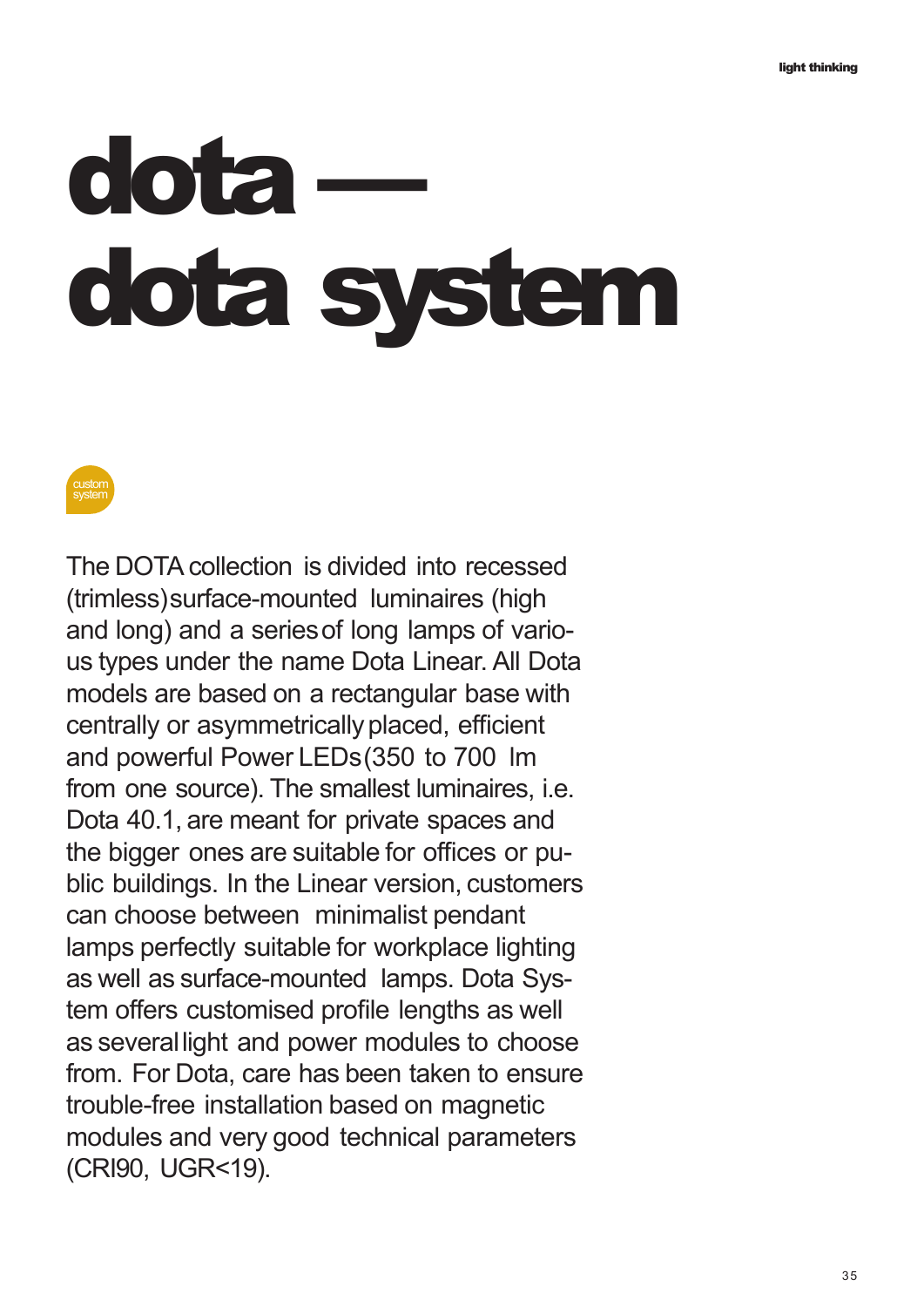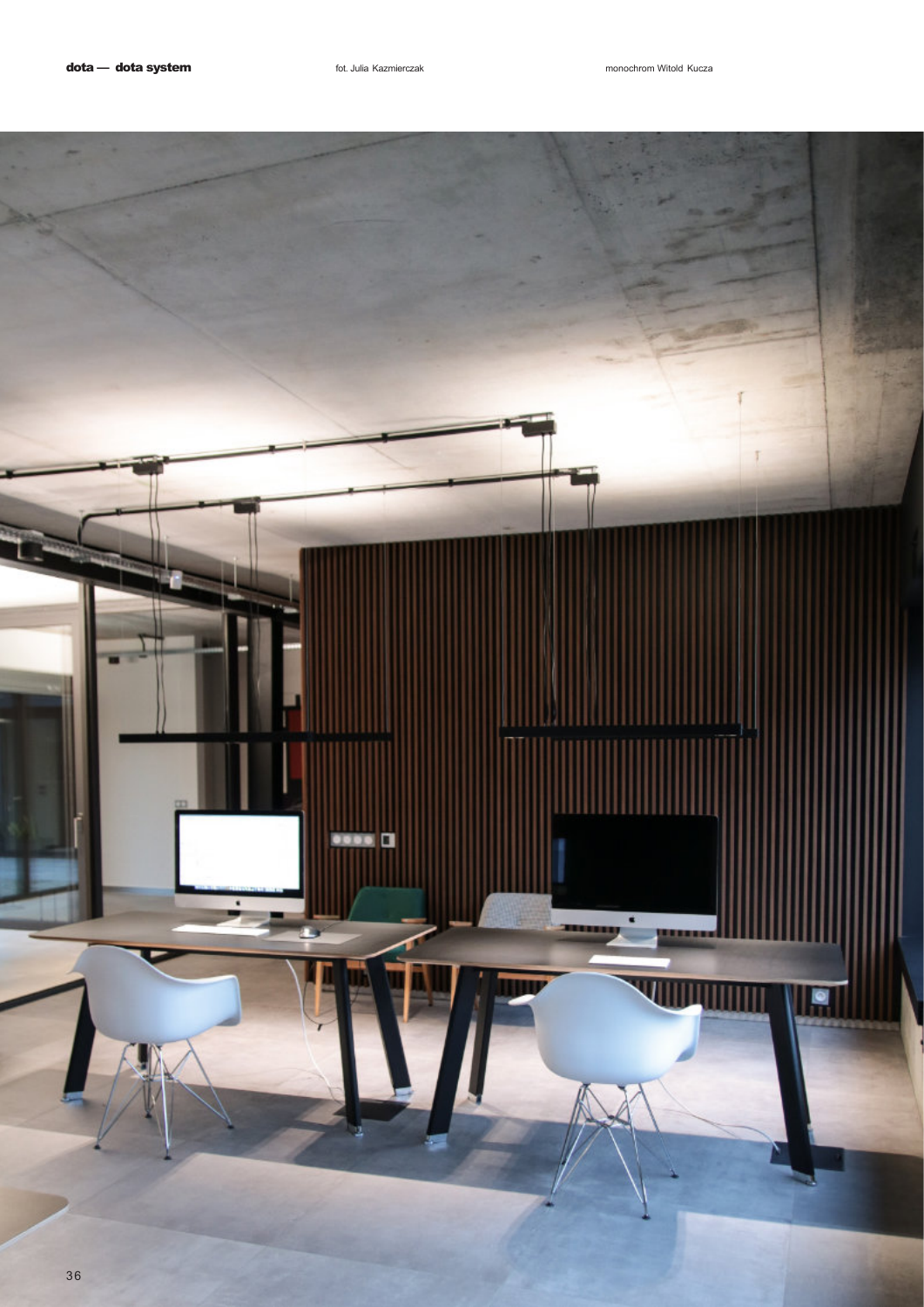

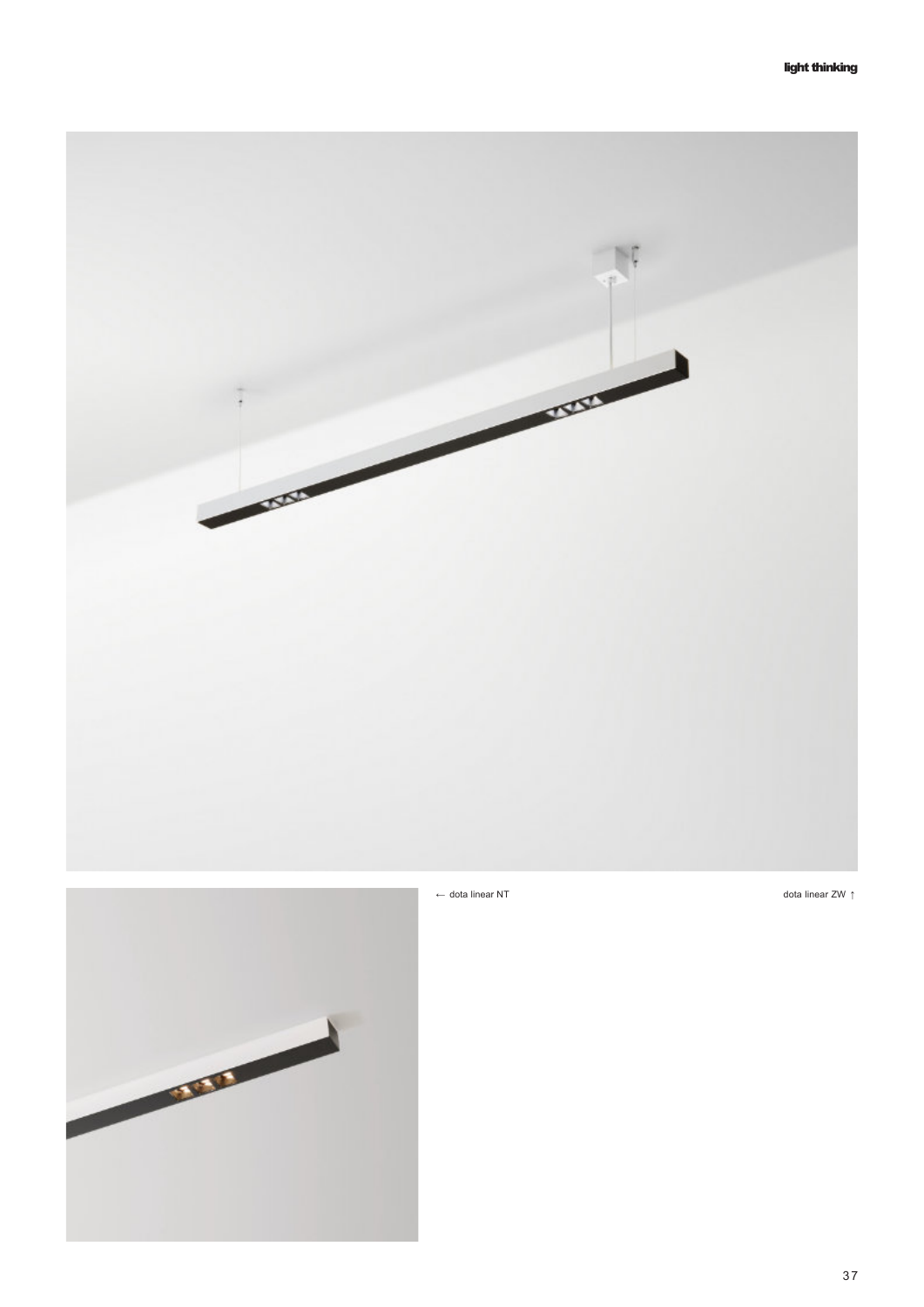|           | Model                                       |             | Main Components | đ<br>δ | Switch Dim | DALI2  | Black + White | Black | White     | Mixed     | CR80 2700K | CRi903000K | CRi904000K | Spot 19°  | Wide 45°  | Oval $42^{\circ}$ + $20^{\circ}$ |
|-----------|---------------------------------------------|-------------|-----------------|--------|------------|--------|---------------|-------|-----------|-----------|------------|------------|------------|-----------|-----------|----------------------------------|
|           |                                             |             |                 |        |            |        | ಜ             | ຊ     | ຌ         | ၜ         | 927        | 930        | 34.0       | w         | $\geq$    | $\circ$                          |
| $\bullet$ | Main Profile NT (surface)                   |             | 6.2346          |        |            |        |               |       |           | $\bullet$ |            |            |            |           |           |                                  |
| $\bullet$ | Main Profile WP(recessed)                   |             | 6.2347          |        |            |        |               |       |           | $\bullet$ |            |            |            |           |           |                                  |
| $\bullet$ | Main Profile ZW(suspended)                  |             | 6.2348          |        |            |        | $\bullet$     |       | $\bullet$ | $\bullet$ |            |            |            |           |           |                                  |
|           | Dota System-Light modules                   |             |                 |        |            |        |               |       |           |           |            |            |            |           |           |                                  |
| O         | Light module X1**                           | 4.5W350lm   | 6.2349          |        |            |        |               |       |           |           | ٠          |            | $\bullet$  | $\bullet$ |           | $\bullet$                        |
| 2         | Light module X2**                           | 9W700lm     | 6.2350          |        |            |        |               |       |           |           |            |            | $\bullet$  |           |           | $\bullet$                        |
| $\bullet$ | Light module X3**                           | 13.5W1050lm | 6.2351          |        |            |        |               |       |           |           | ٠          | $\bullet$  | $\bullet$  | $\bullet$ | $\bullet$ | $\bullet$                        |
| $\bullet$ | Light module X4**                           | 18W1400lm   | 6.2352          |        |            |        |               |       |           |           | $\bullet$  | $\bullet$  | $\bullet$  | $\bullet$ | $\bullet$ | $\bullet$                        |
|           | Dota System-Driver modules                  |             |                 |        |            |        |               |       |           |           |            |            |            |           |           |                                  |
| $\bullet$ | Driver for modules X1/X2                    |             |                 | 6.2353 | 6.3617     | 6.2356 |               |       |           |           |            |            |            |           |           |                                  |
| $\bullet$ | Driver for modules X3/X4                    |             |                 | 6.2355 | 6.3617     | 6.2356 |               |       |           |           |            |            |            |           |           |                                  |
| $\bullet$ | Suspended Power Supply [On-Off,DALI 5x 0.5] |             | 6.2114          |        |            |        | $\bullet$     |       | $\bullet$ | $\bullet$ |            |            |            |           |           |                                  |

\* Thesystemis madefor the client's project

\*\* Thegiven powerof the LEDdiode +optics

energy pg./str.17









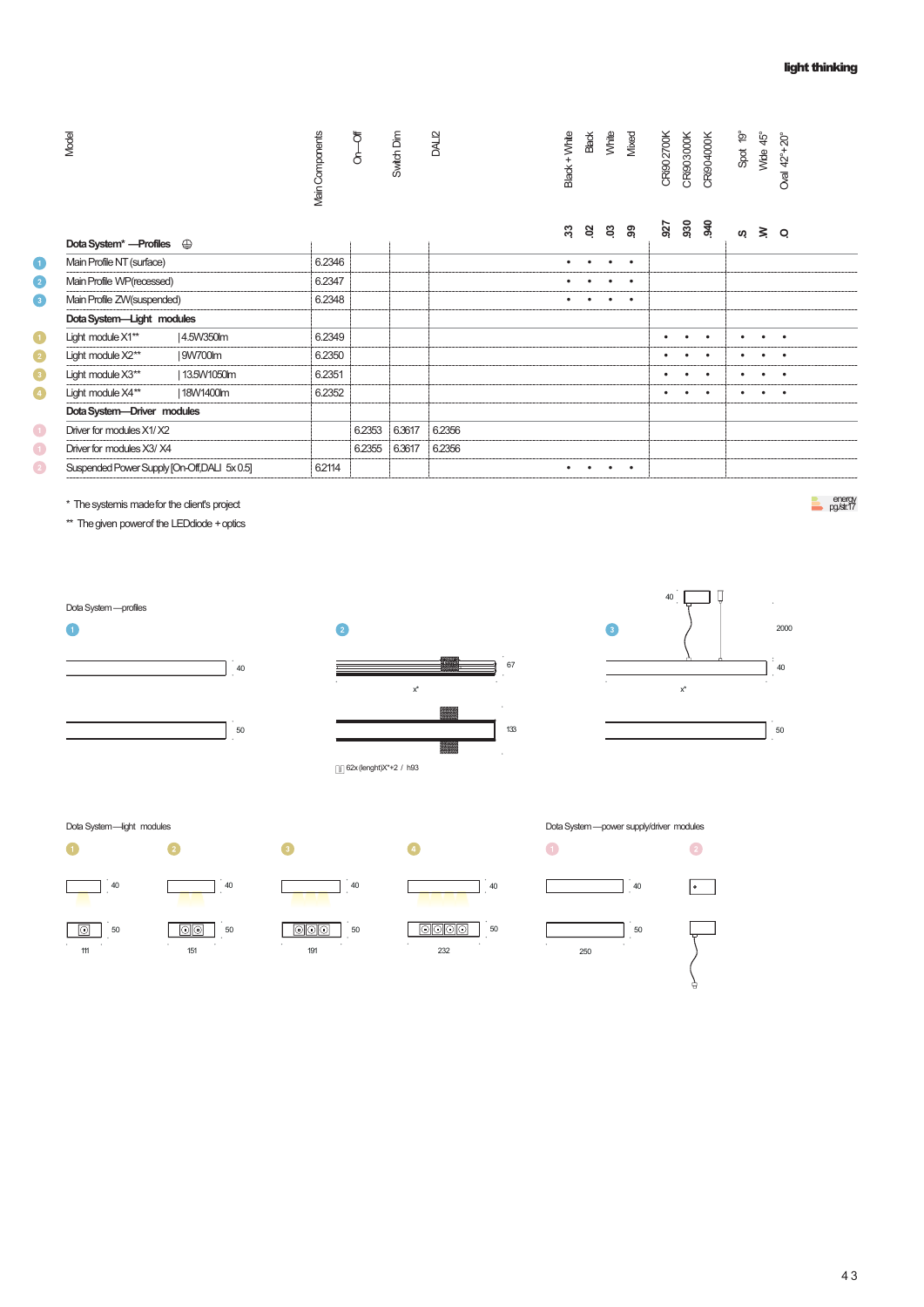### **dota**



## Dota Linear NT





# **Optics distribution dependingon thelength - all versions**

lenght900 / 905  $\overline{00}$ 

lenght 1200/ 1205

lenght 1620/ 1625

Dota Linear WP